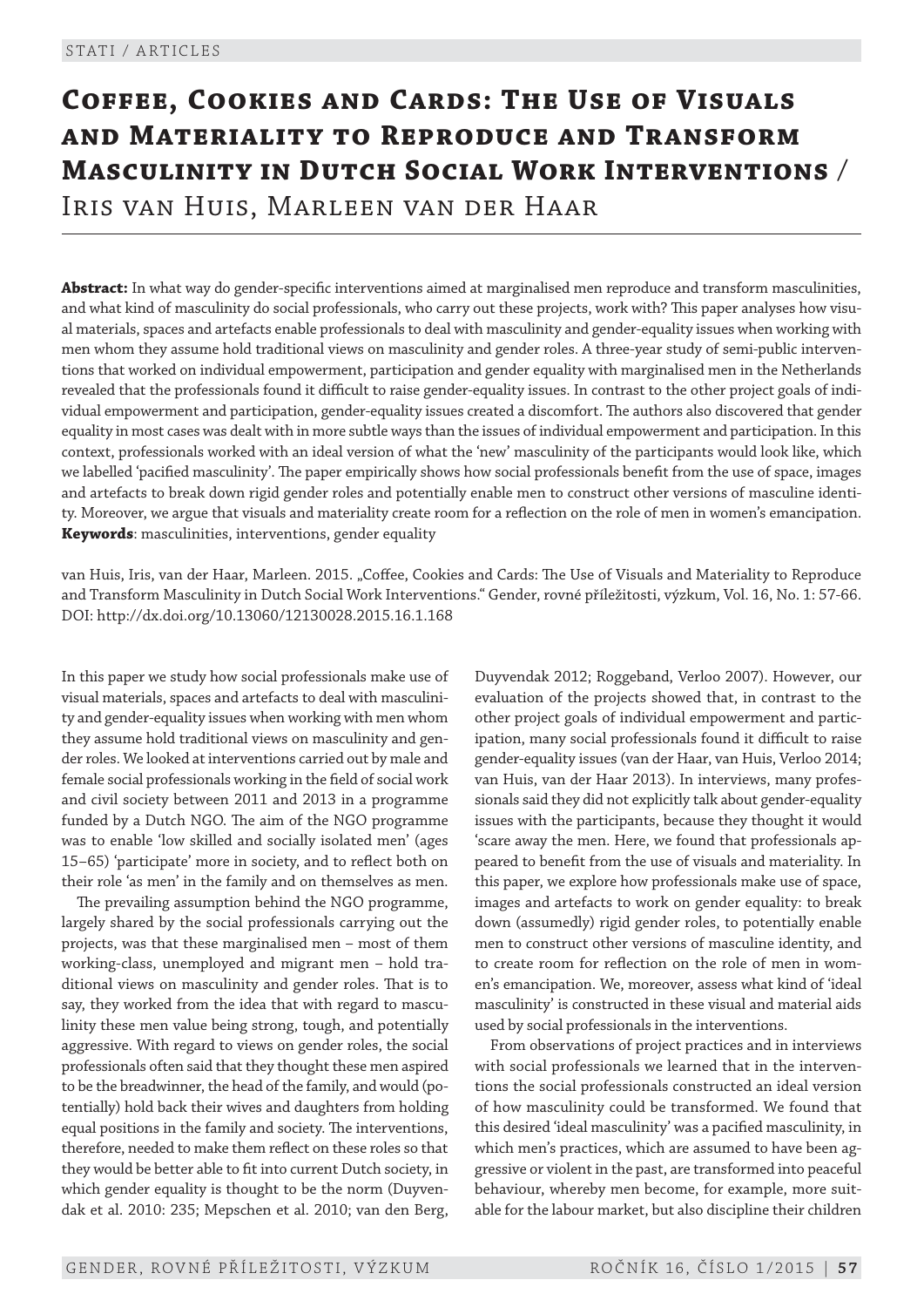in non -violent ways (van Huis, van der Haar 2013). In this paper we show how these professionals materialise an ideal masculinity in the spaces, visuals and artefacts they use in interventions for men.

Our conceptualisation of the desired ideal masculinity is inspired by the concept of 'hegemonic masculinity' (Connell 2010; Connell, Messerschmidt 2005), to the extent that it also refers to normatively aspired configurations of practice that structure what a man should be like and that it has historically been constructed on the basis of gendered power relations (Connell, Messerschmidt 2005: 832; Connell 2010: 44, 77). However, whereas hegemonic masculinity is the pattern of practice that allows men's dominance over women to continue (Connell, Messerschmidt 2005: 832; Connell 2010: 77; for a more critical discussion: Hearn 2012), ideal masculinity, as constructed by social professionals, does not necessarily imply this particular dominance. Ideal masculinity can have subordinating effects in those situations where men do not adapt to an ideal that is represented by more powerful others – for example, when it is a (white) middle -class ideal that men are pushed to adapt to. A second contrast is that hegemonic masculinity structures men's practices across many domains of social life, starting in the early stages of socialisation, for example, in education (Connell, Messerschmidt 2005: 833), whereas ideal masculinity is formed by what are seen as masculine virtues in a specific institutional context. Although the masculine practices that are aspired to and that are a part of this ideal can be influenced by dominant ideas about masculine behaviour and by dominant practices, the ideal itself relates to what is constructed and desired in a specific context, and in our study the context is interventions performed by social professionals. Although an ideal masculinity is being formed in the interventions, hegemonic masculinity (which however is also continually changing) may continue to be present (van Huis, van der Haar 2013).<sup>1</sup>

Scholars in masculinity studies have argued that it is difficult to engage men in gender -equality issues because many men are unaware of their own privileged gender position (Kimmel 1993; Messner 2000: 4) and are unaware of the possibilities or the need for change (Connell 2005: 1818), many men feel this as a threat to their privileged position and to their identity (Connell 2005: 1810–1811; Connell 2010: 236), and many of them feel no solidarity with women's issues (Connell 2010: 236). However, there is also support among men for gender equality (Messner 2000: 49–62; Connell 2005: 1809; Kimmel and Mosmiller 1992), and there are many reasons for men to support gender equality and changing hegemonic masculinity, including improving the lives of women they are close to and their relationships with them, doing something about the 'costs' (Messner 2000) or 'toxic effects' masculinities have for men themselves, improving the 'wellbeing of the community they live in', and simply to support 'ethical and political principles' (Connell 2005: 1812–1814). In this paper, we seek to offer a better understanding of how professionals try to engage men in gender -equality issues by reproducing and transforming masculinity and to show how this adaptation forms a specific kind of ideal masculinity. The Dutch case is especially relevant because there is little research on these kinds of projects that aim at gender equality by focusing on men (the MenEngage projects are an example), especially in a European context.

In the following section we present the data and elaborate on our theoretical understanding of visuals and materiality. We then present an analysis of how social professionals make use of images, spaces, and artefacts in interventions with men to discuss masculinity and gender- -equality issues. In the conclusion, we reflect on the ideal masculinity that the social professionals construct via the use of images, spaces and artefacts and how this ideal masculinity relates to gender -equality goals.

## **Data and theoretical perspective on visuals and materiality**

In this study we combined ethnographic research with a textual analysis of project plans (and other project documents) based on Critical Frame Analysis (Verloo, Lombardo 2007; van der Haar 2013; van Huis, van der Haar 2013). The ethno graphic data consist of 103 participant observations of interventions, interviews with 35 participants and 41 social professionals, and two focus groups with social professionals.

We collected images by describing them in our field notes, photographs and films made by us or by the people we studied. Some of the images and artefacts the social professionals show participants are of unknown origin (are 'found'), others were made by the social professionals and shown to the participants, or made by the participants themselves ('found'), and some were made at the initiative of the researcher ('generated') (Yanow 2014). There were also images we did not see ourselves, but learned of their existence in the interviews: for example, pink yoga mats, or a pair of trousers drying on a heater. We will refer to this latter group of images as 'evoked'.

We selected the images from the dataset in a theoretically informed way. The images in this paper, therefore, are part of a process of building theory through a constant comparison of theory and verbal and visual data (Glaser, Strauss 1967; Charmaz 2006).

In our research and emerging analysis, we noticed that images and objects were used by social professionals to work on gender -equality issues. Images and materiality were part of the field we were studying, the questions we were trying to answer and the theory we were building. Therefore, we decided to specifically analyse the images and artefacts they used and the organisation of these images and artefacts in space. To study images and artefacts we drew on visual studies perspectives, in which images (and artefacts) are seen as different kinds of symbolic communication than spoken words or a written text. Images and artefacts impose (reproduce or change) meanings on their observants in different ways than words. This applies to both the researcher and the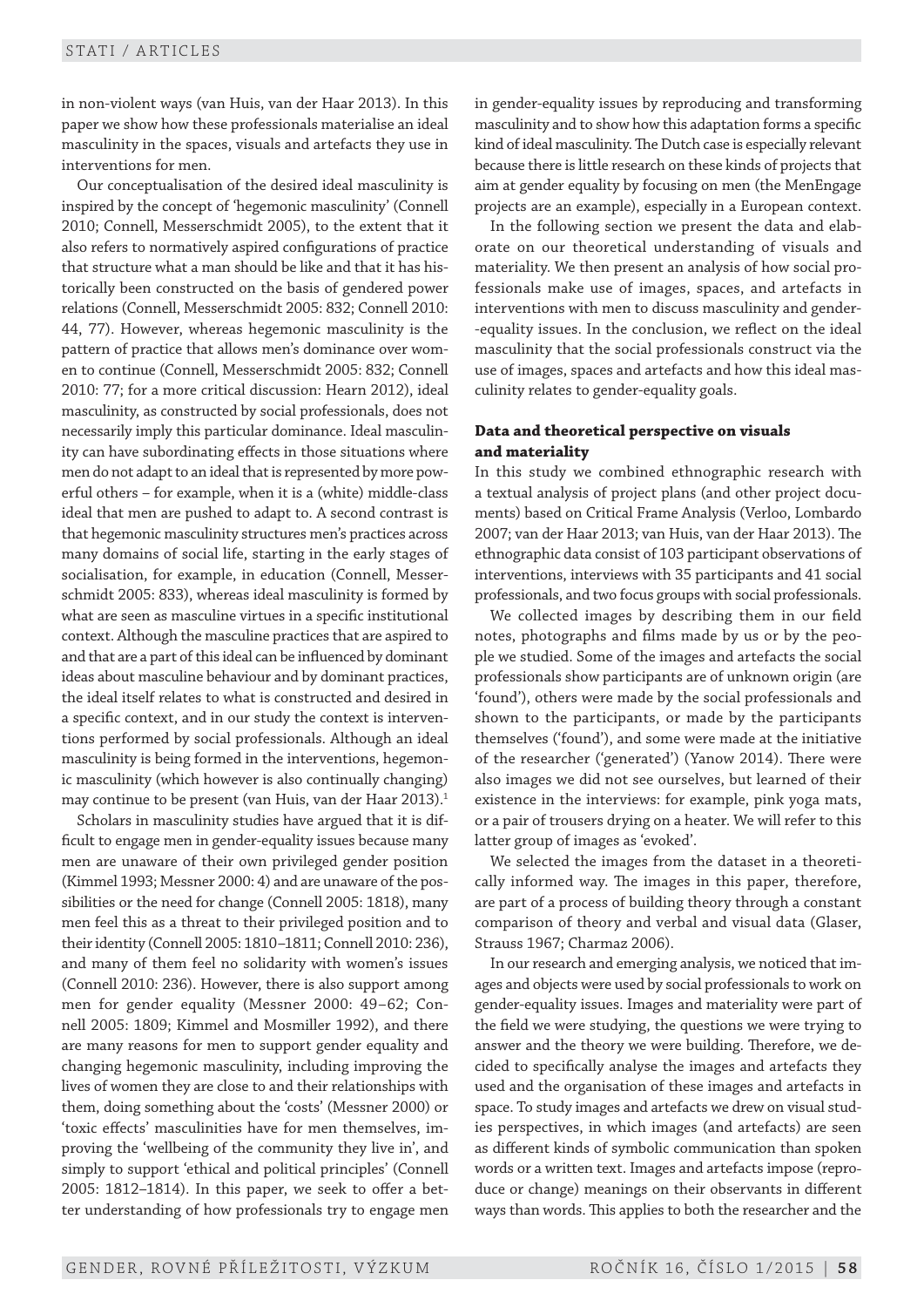researched. Not only are the senses affected differently than by spoken or written words, but the meaning-making process also occurs differently. We refer here to the relationship between the signifier (sign-vehicle), the signified (object) and the interpretant of visual objects (Atkin 2013). $^2$  The interpretant is the interpretation of the artefact/image by the one who observes. The interpretant can be related to, but is not necessarily the same as what is signified. With photography or film, for example, the relation between signified, signifier and interpretant can seem quite direct, which has consequences for how we perceive the images and the associations we make. In other visuals the meaning can be more implicit, a visual may even only have meaning through social agreement, or may seem to have hardly any meaning outside of itself at all (like a cup of coffee). However, because they are a part of social life and influence how people interact, it is important to take images and artefacts into account.

Artefacts can also work as symbolic images that have certain meanings, but have physical possibilities and constraints as well. When it comes to spaces, and the organisation of things and bodies in space, there is a combined symbolic and material structuring of possible behaviour, in which persons still have agency, but are faced with material and symbolic constraints. Important to our research is the idea that images and artefacts get gendered meanings in social interaction. Spaces can be symbolically gendered by historical configurations of practice in which (through reproduction and transformation of cultural norms) certain areas became the domains of men and others are those of women. However, spaces, artefacts and images do not necessarily have to be gendered, and the symbolic meaning can change. A process of 'degendering' (Connell 2010: 234) can, for example, take place, when practices, or even an image, an artefact or a space, become less connected to a certain gender: they can lose their masculinity or femininity depending on the way they are used. Moreover, masculinity and femininity can change in this process, as they are not fixed practices, but are historically and socially constructed.

Preferring a reflexive way of analysing images over a realist one (in which the analysis of the image and what it reveals would not be problematised), Pink argues that we need to take into account both the context of the image and what the researcher reveals with an image (Pink 2001; Bryman 2004: 313). Owing to the seemingly authentic character of images, especially photography and film, and their powerful ability to impose meaning, we reflected on how images are constructed in a specific setting and on what kinds of images to present as a researcher.

#### **'Found' images: talking and doing spaces**

In the interviews, the social professionals who carried out the interventions said they had difficulty recruiting men for their projects. In order to invite men to take part in their projects, they argued that they needed to connect with the participating men; they tried to understand what the men were interested in and organised activities that they thought would benefit men's lives and would appeal to men (van Huis 2014). This idea of connecting with men and masculinities can also be recognised in the specific *spaces* and *locations* where the interventions take place, which often had gendered characteristics.

Most projects are carried out in the neighbourhoods where the participants live. The locations are usually community centres. These are public spaces and common areas where professionals interact with visitors in both informal and more formal ways. The 'built spaces' (Yanow 2014) in this way enabled the participating men to exercise a form of agency. The hierarchical characteristics of the spaces within buildings were disguised in order to connect with the men, and accentuated in order to distinguish between the social professional and the participant. The kind of space that we observed in most projects were meeting rooms in neighbourhood centres, with tables arranged in a square or a square circle, with chairs around them, and with men on those chairs. It reminded one of a classroom, a work canteen, or an office meeting room, moreover because there was always coffee, often served with cookies. The round setting forced the men to face each other and the social professional, or sometimes two professionals.<sup>3</sup>

The social professionals were male or female, and when there were two professionals, one was often male and the other female. It was often the decision of the professionals to have at least one man involved as a professional in the project, in order to connect with the men: to have someone present they could identify with. The same applied to the ethnic backgrounds of the social professionals, which sometimes, but not always, was the same as the participants'.

The professionals sat in the same circle or they stood 'in front' of the group or walked around while talking. The professionals appeared strong and self-assured, in contrast to most of the participants. When there were two professionals present, the one who was not actively leading the group would sit among the other men, as if sending out the message that he or she was one of them. While speaking, the professional would stand or sit in a spot where it was clear that this was the person who was leading the group: by the white board hanging on the wall, or by a standing flip chart, or at the head of the (group of) table(s).

From the way in which the space and the objects and bodies in it were organised it was clear that there was going to be talking: by the professional educating the men, or by the participants among themselves. Therefore, we called these spaces: *talking spaces.* According to the social professionals, some of the men felt potentially threatened by talking, as they were not used to talking in public about personal issues. However, with a cup of coffee, the men could also lean back and become comfortable. If they wanted, participants could also just listen. Image 1 shows such a setting, including the thermoses with coffee. In that room the conversation with the (male) professional started informally. He stirred the cof-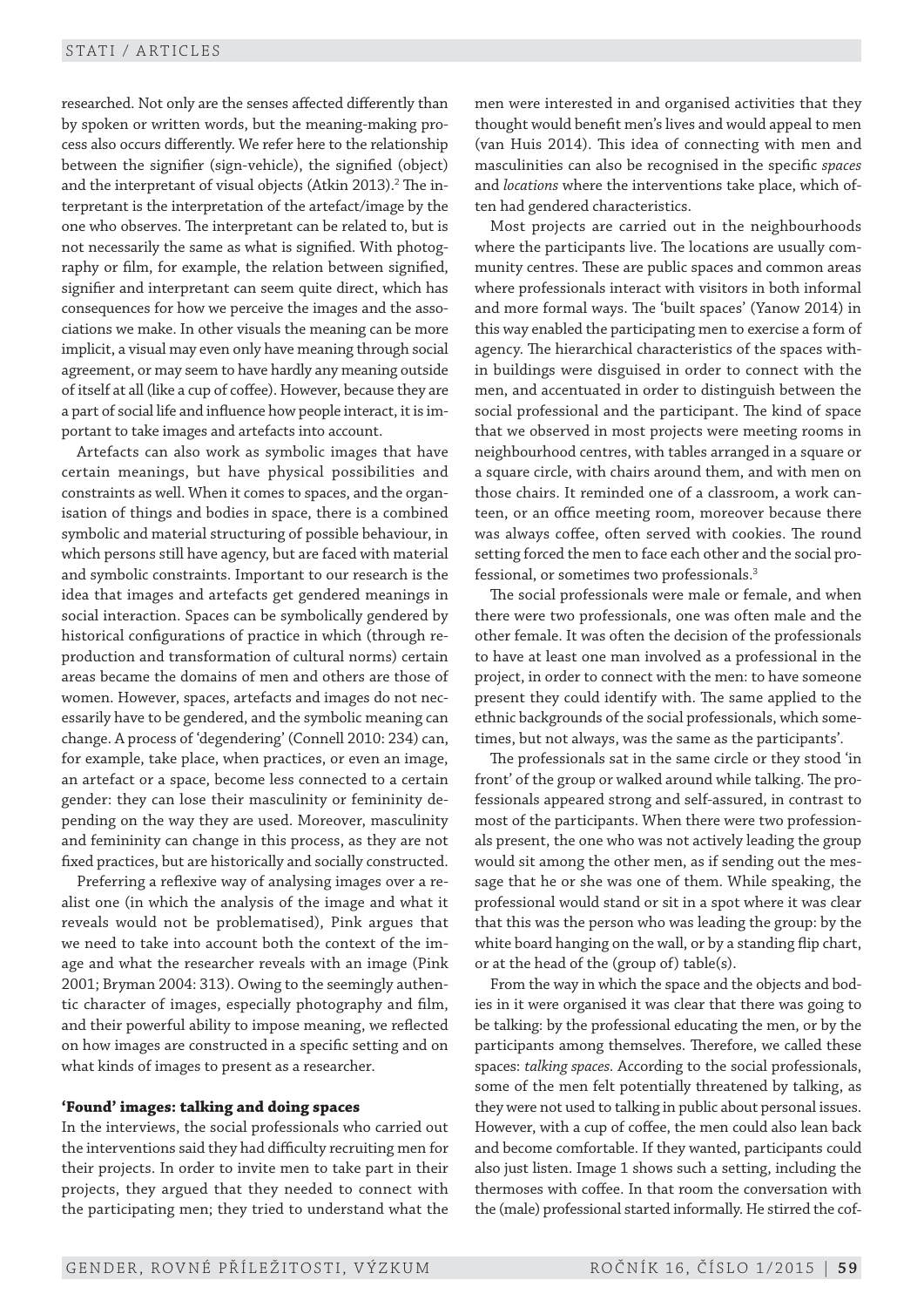Image 1. Meeting room in a father centre. The state of the state of the state of the state of the state of the state of the state of the state of the state of the state of the state of the state of the state of the state o





fee in his cup and talked about something he had read in the paper: in fact, he had brought the article with him. He told the men that a new computer game had come out and that had made him realise that he doesn't know any women who play computer games. A conversation about the differences between men and women started: about violence, about raising children, and about the men's own childhood.

The other settings were variations of this talking space. Image 2, for example, shows a youth centre in a rural area of the Netherlands. The youth centre is located in an old, small school building in a residential area of a village. In an attempt to make young people feel at home and identify with the space, the central space is decorated with graffiti on the wall and there is a pool table in the back and a ping pong table (folded away on the left). At the spot from which the photograph is taken there is a small bar with bar stools, where thermoses with coffee and coffee cups were stored. At this youth centre young people usually walked in and out. A small group often sat smoking cigarettes and talking at the entrance. The two social workers who organised activities had their office at the back of the building. This centre was also the kind of place where young people would walk in and out to socialise or to ask for all kinds of help. There were also two small offices at the back where it was possible to talk more privately. The smaller talking spaces made it possible to discuss more personal things in a way that was less visible and audible to others. This shows that not only what is visible is important, but also what is made invisible (and inaudible) by the organisation of space. The more private spaces gave participants the possibility to seek help for more private problems and gave the professionals access to the men's private lives, including their problems with intimate relationships, problems like domestic violence, for which the professionals helped to find solutions.

The black couch (image 2) is where the project participants would sit, holding their cups of coffee, while a professional talked to them, standing or seated on a bar stool. The programme taught the participants how to be

activity leaders at recreational events. The participants learned how to present themselves in a group: they practised standing up straight, and were advised on how to dress and how to be a role model to (other) youth, by behaving correctly (no swearing, not putting other people down) and by looking clean and confident. Upon completing the project successfully, they received a certificate allowing them to lead a group. The professionals' intention in this project was to empower the men and to give them more opportunities to participate in unpaid as well as paid work.

Besides working on this 'participation goal', the professionals organised a parallel programme to meet the gender -equality goal. There was a cooking class and educational trainings on how to communicate with children and how to handle conflict. In the case of the cooking class, the social professionals not only created easily accessible *talking spaces* that made it safe and comfortable to talk and listen to professional educators, but also created *doing spaces*.

The *doing spaces* that we visited ranged from repair workshops, fitness rooms, a gym, a sports and playing field, a bowling alley, a vegetable garden and many kitchens. In the interviews, the social professionals (female as well as male) said they deliberately give the spaces a gendered masculine character in order to make them easily accessible to and welcoming for men, to make the men feel at home and to activate them in a way that presumably suits them. By creating masculine spaces, the social professionals reproduced masculine practices that they did not find harmful to others. However, they may in effect have excluded men who are not attracted to these kinds of stereotypical masculine spaces.

The kitchens had a gendered side as well, but in this case in a more transformative way. A cooking class was an important part of some of the projects. The idea was that it would be emancipating (in this context meaning improving gender- -equality) for men (and women) to let men have a bigger role in the household and to teach them how to cook. Cooking, according to these social professionals, is something that is more associated with being a female activity. To make it an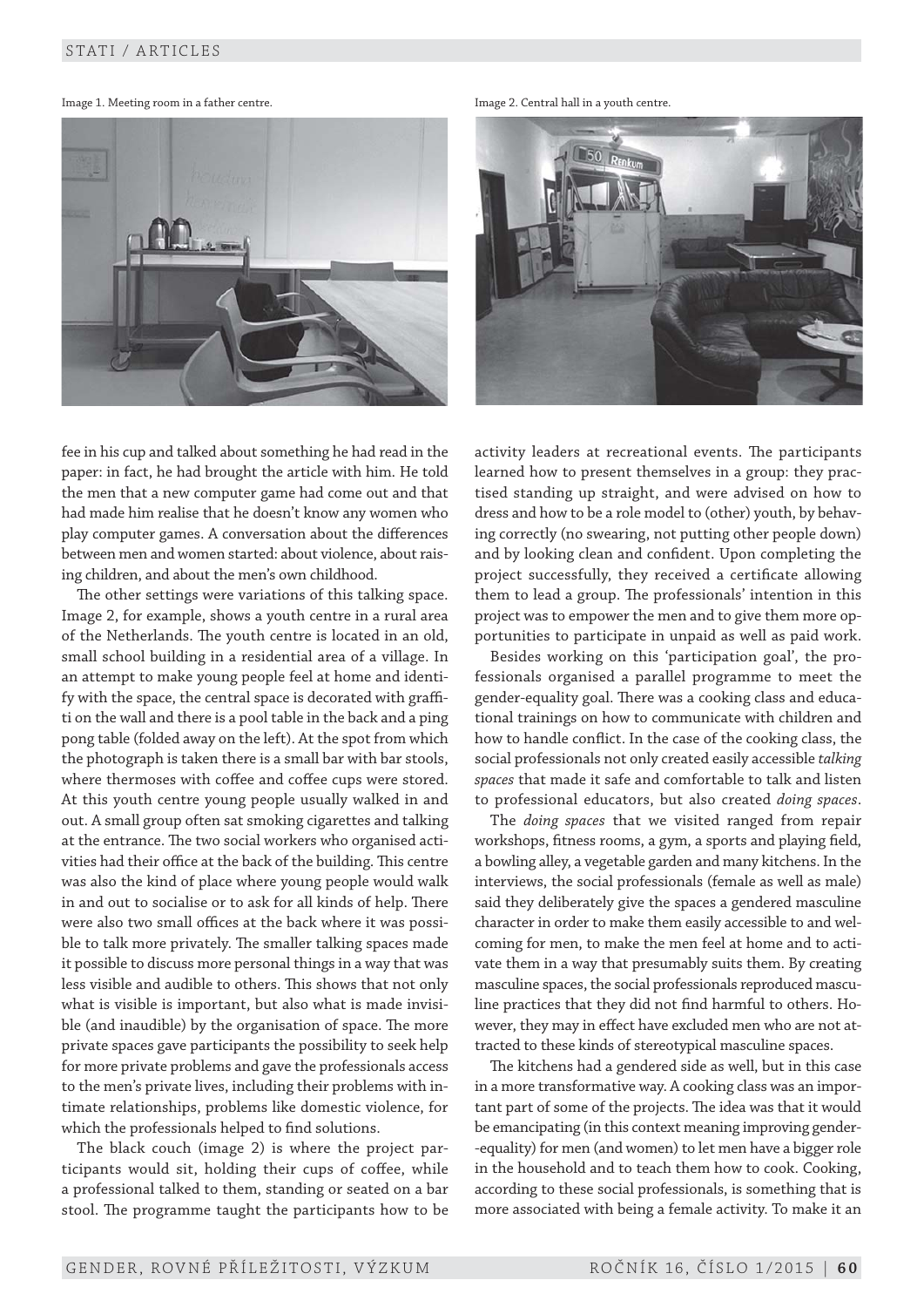activity that is also attractive to men, the social professionals made references to famous male chefs, presenting it as a high status activity. In one project in which cooking was a central activity, the men were told that after finishing the project they could become 'health ambassadors' within their family and community, accentuating their expertise, and providing them with a new status. (Re)producing male status in families and communities, in a domain that is seen as feminine, could appeal to men (and perhaps also to women). It could, however, also be counter -productive when improving women's lives is considered one of the goals. Whether this is harmful or helpful to women, of course, depends on how this new status is performed.

In some instances, activities that were associated with femininity provoked protests. One young man (white Dutch), for example, initially refused to pour coffee for the others because in his view that was something women do. Later in the project, according to a female social professional, he would pour coffee without being asked. Another young man, in the same project, when asked to set the table refused, saying: 'I am not a kitchen princess!' He did help with the more physical work of arranging the tables. A few weeks later, without being asked and after having seen other young men do it, he did set the table.

During the observations it became clear that many spaces were deliberately gendered, in order to make it easier to attract men, assuming the spaces now resembled places the targeted men like to be in. Some spaces were, however, also gendered in order to motivate them to reflect on their masculinity: to make them more active in what is presumed to be a masculine way, or to make them change their masculinity, by doing activities that they perhaps would previously have seen as feminine. These observations correspond to earlier findings based on interviews and observations (van Huis 2014). In the projects the social professionals use masculinity as something they need to connect to, something they want to use and enhance, or something they want to

transform. Which of these strategies social professionals choose depends on whether or not they perceive specific masculine practices as hampering the participants, hampering others, or as non -conforming, and whether the social professionals see possibilities for change in discursive and materialist ways of working within the projects.

## **'Found' images: directing or prompting cards**

As part of the talking sessions, professionals often used question cards or cards with images to prompt the men to talk about themselves. The cards with images range from cards already used widely in social work for men as well as women to reflect on their feelings or their goals in the future (see image 4) to specially designed cards for men from particular ethnic backgrounds that let the men reflect on the upbringing of their children. We will here discuss some examples of this latter category of cards to show how masculinity is being reproduced and transformed and how an ideal masculinity is being formed.

Image 5 shows a black man who is raising his finger towards a child. The image in the setting of the project is meant to get men to talk. Again, sitting in a circle around tables, one of the men is asked to react to the card. A female professional (Afro -Caribbean background) asks: 'What do you see?' At first, the men give an almost literal description of what is seen on the card (signifier): 'I see a father correcting his son' (interpretant). His observation is actually already an interpretation because he does not know if the people in the photograph (signified) are father and son or that a raised finger combined with a certain facial expression means 'correcting'. After they are prompted with questions from the social professionals, but sometimes without prompting, the men compare what they see on the cards to their own memories of similar situations. To the men in the group it seems clear that they are being asked to make associations and to reflect on their own daily lives: on their behaviour and attitudes. The men in the group seem to share a definition of the situati-



Image 3. Repair workshop. Image 4: Cards that were used by the men to reflect on their life goals.

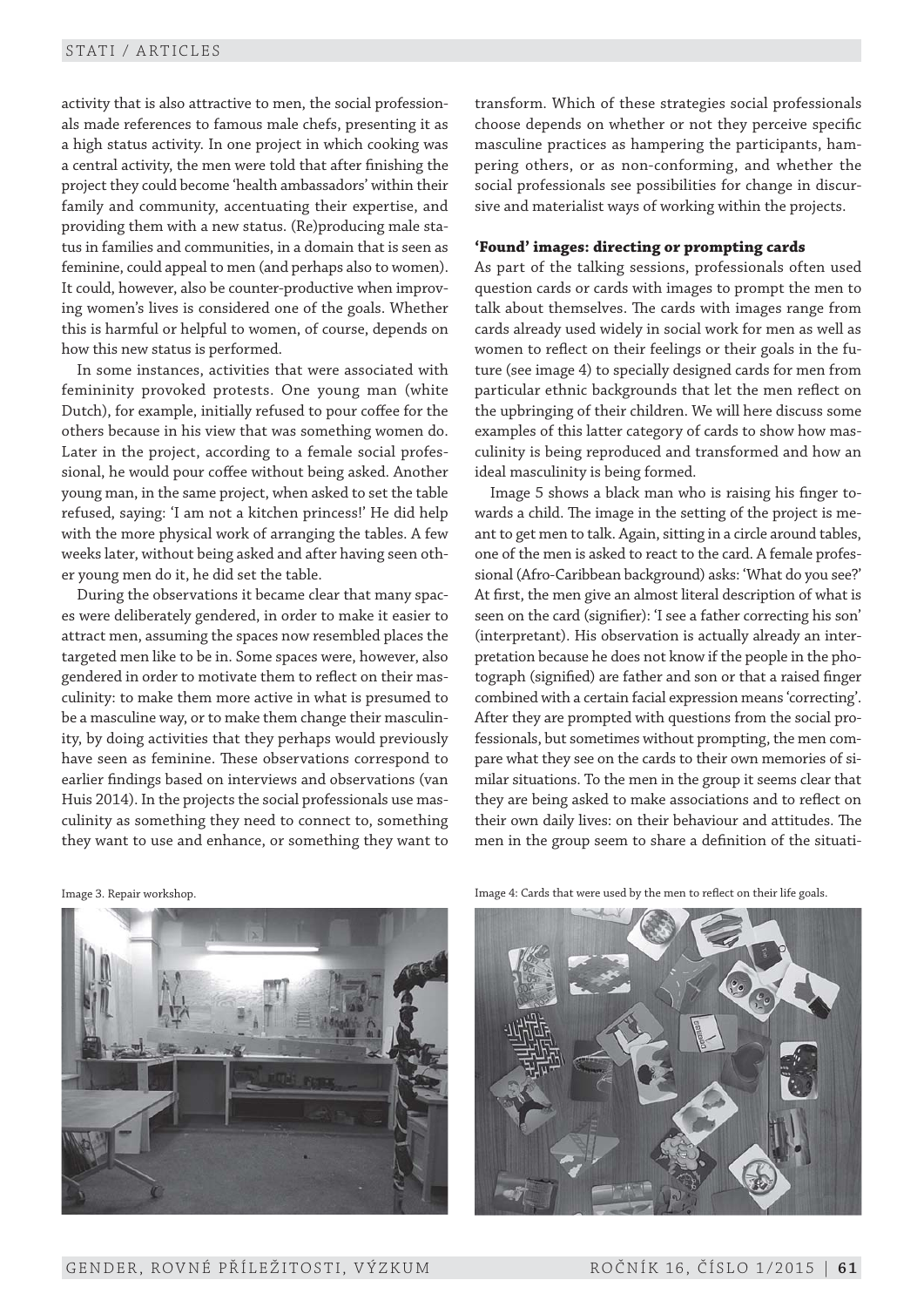Image 5. One of the cards used in a conversation about childraising.



on and the purpose of the cards, maybe because it is not the first time they have come to a meeting like this, but perhaps also because photographs provoke responses on a more emotional or bodily level, as well as in more rational ways in the mind (Sontag 1977; Barthes 1981). As Sontag (1977: 4) puts it: 'Photographed images do not seem to be statements about the world so much as pieces of it, miniatures of reality that anyone can make or acquire.' This emotional and seemingly real aspect of photography could also help the men to express associations with their own memories.

One of the men randomly picks another card. He shows the card to the rest of the group. On the card there is a man bathing a baby. The man who is holding the card reacts to the image on it: 'I see me and my eldest son. I used to do every thing for him, from morning till night'; 'That brings back good memories', he adds, with a smile on his face, clearly with joyful images in mind of his own experiences with his son. The social professional moves the conversation to the rest of the group by turning her glance from the man with the card to the whole group: 'Can a father bathe a little girl?' This question does not stand on its own, nor does the image of the father bathing the child. It refers to the problems that the social professionals expect these men have and that she thinks are important issues to discuss.

In the group, the men continue to talk about what is permissible or appropriate. They say that it depends on whether it is his own daughter, on the age of the child, and what the child itself wants. They give examples from their daily lives: a child who at a certain point wants to go to the toilet on her own; a man who bathes his wife's children, who are not his biological children.

Other cards also seem to have specific messages in them: a man/father playing football with his son; a boy playing with toys; and a father reading a book to his son. Thinking about all of these images, it occurred to us that they are all positive examples. The man on the card is an ideal model against which the men have to mirror themselves.

One card in itself would not be that remarkable, and would perhaps be something one would expect when thinking about images of childraising. However, taking all the cards together, a certain kind of fatherhood seems to be taken as an ideal. All of the images are men in situations that seem peaceful and appropriate childraising situations: a father reading a book to his child; a father bathing his baby; a father on a stroll holding his son's hand; a father playing with his child and with toys. The professionals clearly use images that present involved fatherhood as the norm. Care for children is, however, not completely 'degendered'.

It is worth noting that the child in the pictures is in most cases a son, except in the case of the potential issue of bathing a girl. The assumption seems to be that fathers are especially necessary in the upbringing of their sons, to guide them, discipline them, and teach them, and to be around for them as a role model.

The social professionals used the cards to focus the participants on reflecting on themselves as men in their families. The relationship with a partner is less a topic of discussion, which is remarkable because one of the initial arguments for organising these projects was the assumption that men were hampering the progress of wives and daughters. Another card shows a woman serving a man and a boy breakfast or lunch. This image (to us) represents the (mostly) unquestioned division of work and care in the practice of the projects.

The social professional showed black men and women on the cards the professional in an effort to connect to men from an Afro-Caribbean background in this specific project. The man in the photograph is a friend of hers. In an interview she explained that it is easier for the men to identify with pictures of black men. She learnt this when she was teaching black men about sexually transmitted diseases and made use of pictures of the genitalia of white men, which the black men did not identify with.

In earlier work (van Huis, van der Haar 2013) we have used the term *pacified masculinity* to identify the ideal masculinity that was being created in these projects: an ideal man who disciplines his children in a non-violent manner, who negotiates with his wife (there is a hetero-normative assumption in the projects) about childraising, and does not react impulsively when angry. We recognise this pacified masculinity in the use of images like question cards. Pacified masculinity, however, does not only refer to relationships with family members, but also to relationships with others in society. A pacified man discusses societal problems and he expresses frustration about issues like discrimination or unemployment in a group of men or by being active in sports (in *talking* and *doing spaces*), in order to repair relationships with institutions and future employers that the men formally were frustrated about, and in order to let men live active, conformist lives again.

Confronting men with this ideal masculinity is normalising and pacifying in nature and seems to leave little room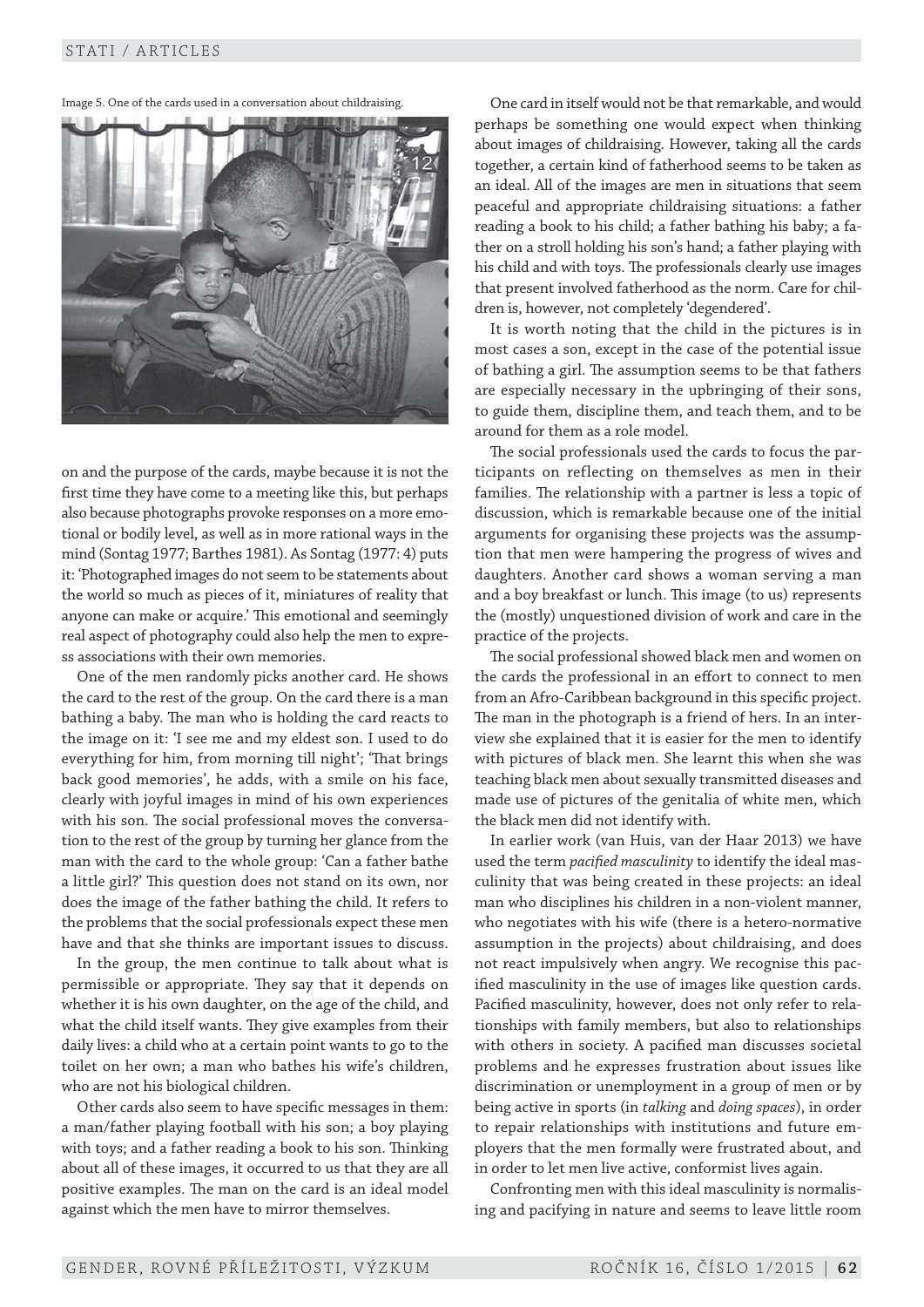for men's agency. However, the images the social professionals use are to prompt men to reflect. Although vehicles of norms, they provide room for an open discussion, and for raising other ideas of involved fatherhood.

## **'Evoked' images: pink yoga mats, a pair of pants, the participation ladder**

We also heard stories from the project professionals that were so vivid that they evoked strong images in our minds. Even though the researchers themselves did not see the actual objects, the stories evoked an image that symbolises a particular way of working. In this paragraph we discuss three of those 'evoked images'.

The first 'evoked image' is one of pink yoga mats. A male professional from a project called 'Real Men' explained how he and his female colleague decided to provide pink yoga mats for their yoga lesson. He told of this moment in the context of putting the topic of gender equality on the agenda. More specifically, we understand this as a way of addressing the topic of masculinity. The pink yoga mats are used to provoke a discussion about the use of 'gay' as a slur, which some of the participating men, described by the social professional as 'macho' and 'tough', do. He explained this during a focus group interview (19–9 -2013) with other social professionals organised by the researchers. The social professional expects these men to associate the colour pink with homosexuality and therefore react to it.

The second 'evoked image' is part of a short story told by a female professional in the context of how she relates to the targeted men in her project by showing 'your own vulnerability' (interview 11–05–2012). She said that she shares a part of her personal life with them:

*I tell the men, I look good now, I can afford to buy expensive or not so expensive clothes, but there was a time when I had only two pairs of jeans. One pair would be drying on the heater and I'd be wearing the others.*

She used this image of a pair of pants drying on the heater to tell those men: I know your life world, I have been there too. After making this link, she used the connection to tell the men to behave responsibly and to take an active role in changing their own position. This can be seen as an empowering, but at the same time a pacifying direction for change: the direction for change seems to be empowerment but within conformist limits.

A third evoked image is the 'participation ladder'. The participation ladder is an instrument for social professionals to classify the participation level of persons. We argue that this ladder symbolises the Dutch political discourse of 'active citizenship'. The current neoliberal discourse implies that citizens should be able to take care of themselves; they need to be responsible for their wellbeing and social cohesion. For those citizens who are not succeeding, those referred to as 'vulnerable' (*kwetsbaren*), it is the task of social work to

fix this. This line of thinking can be traced back in the projects to where those issues that are considered problematic are intended to be solved at the individual level. The 'ladder' consists of six rungs numbering from 1 to 6; the lowest rung on the ladder labels a person as socially isolated (no social contacts outside of the family), and the highest rung means a person who has paid work and no assistance (van Gent et al. 2008: 10). For that matter, the participation ladder is a metaphor for upward mobility, achieved step by step, on an individual track. The tool is supposed to enable social professionals to identify and evaluate changes in the situation of the participating men in the projects. We found that in one -third of the 23 project plans there is a reference to the instrument. Even though a search on the internet shows that there are many images of the participation ladder, the project plans rarely included an actual figure of 'the ladder' and usually only referred to it in writing. In most cases the social professionals used this instrument in the diagnostic part of the project plan; they explained that their target group is made up of men who are situated at the bottom rungs of the ladder. In the prognostic part of some plans it is stated that the interventions aim to help men move men up the rungs. The ladder is usually used as a backstage tool and not in direct interaction with the participants. This particular usage suggests that social professionals draw on it to legitimate their actions in the context of the current political discourse. Moreover, some social professionals argued that there are specifically masculine consequences of social isolation, including 'low self-worth' and 'frustration', because the men do not adapt to the male breadwinner norm. 'Low self-worth and frustration', according to some of the project plans, results in 'pressure' within the family, implicitly referring to violence. The rungs on the ladder, therefore, also lead to the development of a pacified masculinity.

## **'Generated' images: the making of a short film**

Several projects made use of film, either as promotional material or to send a message to a larger audience about 'their' group of men. Additionally, the social professionals argued that making a film and having the men record their story is in itself an act of empowerment. In the first case, as promotional material, a film can be used for future funding, or to convince other men to participate in the project; in the second, the message is a political one, to oppose stereotypical images of, for example, young fathers with migrant backgrounds, or unemployed men. The third aim is to strive for empowerment by presenting a positive image of the men and making sure the men can look back at themselves in a way that builds their self -esteem, or by making the film an instrument of self-reflection that should lead to changes in their values. The narratives and images chosen in the filming and editing contribute to these goals. We will illustrate this point in an analysis of a film that was made by one of the researchers in interaction with the participants: visual material that we will call 'generated images'.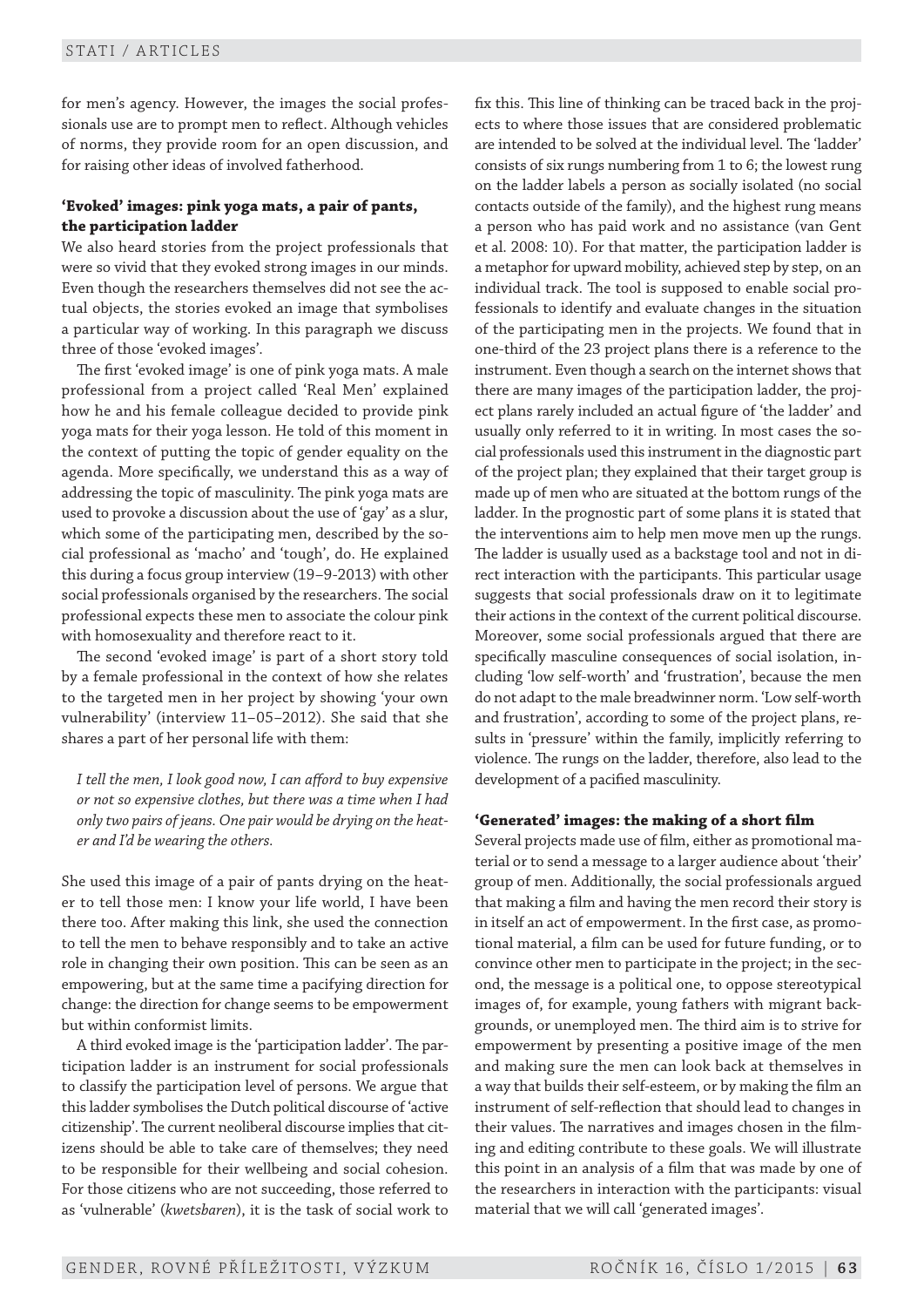We will reflect on the kind of masculinity that is produced in the film. First, we will reflect on how the film came about, provide an idea of the content of the film, and give an impression of the relation between what was going on in the project (signified) and what was shown in the film (signifier).

During one of the research visits to the project a social professional mentioned that he was planning to make a short film about the project, which he wanted to present at the end of the trajectory. Iris van Huis, experienced in filming and editing short films, offered to make this film. It would give her a reason to visit the project more frequently, and she could use the material to write a case study for her PhD research. Several meetings followed to discuss the content and the form of the film. Iris wanted to make sure the film was not merely promotional in character, which might cause a conflict with her role as a researcher on the other projects. Exclusively positive images resembling a commercial would render implausible any critical view in the research.

A small hand -held digital camera was used in order to not draw too much attention. Filming occurred while sitting among the participating men, and interviews were carried out one on one in a small meeting room in the building where the project was organised. From many hours of film material, Iris edited a seven -minute film, combining the audio of the interview material with images from the project: the men talking and listening, being active in excursions and a few street images of Amsterdam. The film, after the edit, was structured along three questions: 'Why do you participate in the project?', 'What do you do at [the organisation]?', and 'What does the project do to you?'

After the first question ('why do you participate in the project?'), the film shows the viewer one man explaining that he hardly ever came out of the house before participating in the project, and how he is now more active, for example, using the computer, when he visits the organisation. Simultaneously, images of men getting computer lessons are shown. A second man explains how, after becoming unemployed, he gradually stopped looking for work and how he lost contact with other people. He explains he enjoys the contact with other people, which he had lost. At the same time film shows images of him smiling and interacting with other men. A third man says he was asked to participate by someone from the organisation who visited a local community building. Simultaneously the viewer sees images of a neatly dressed speaker standing next to a flip chart and talking in front of an audience of men, who are seated and listening.

The question 'what do you do at [the organisation]?' is followed by summaries of activities by the men, combined with images of these activities: health education, conversation and discussions about migration and discrimination, talking about personal problems, a visit to the Anne Frank House, education and conversations about raising children. When the subject of raising children comes up, two men explain why they think this topic is important. One of the men says you should not try to take children back to your own

time, 'we have had our time', and that you should raise your children according to 'this time'. The viewer sees a sketch on a television screen of a family fighting over something.

The last question, 'what does the project do to you?', is answered with narratives about the changes the men have undergone on an emotional level: that it is nice to learn something you never knew, even though you are already older; that it is good to be able to express yourself; that it simply feels good to move, to get out of the house, and to belong to a group of people who are nice to each other. The film finishes with a man who says that he likes the fact that in the Netherlands people take care of each other, and that he does not take this for granted, because it costs money and effort. The final shots are pictures of the men performing different types of activities, but always smiling, patting someone on the shoulder, and standing proudly in a group at the *Binnenhof*, the centre of Dutch politics in The Hague.

Looking back at the intention of the film, and what it has become, the question arises of whether the film really represents 'the way it is' and whether this is even possible. In a way, the film is a representation of what actually happened. There is a relation between what happened in the project (signified) and the film images (signifier). Of course, the hours of material have been edited back to seven minutes, and there is a storyline in the film that is created purely by editing. The clearest and sometimes the most remarkable stories of the men are chosen and edited into the film. The voice of the interviewer is left out, as are the pauses when the men are thinking and searching for words. This edit makes the men seem verbally stronger than they are when you meet them face to face and are in direct conservation with them. Their vulnerability, on the other hand, is emphasised by starting off with a selection of sentences that express the men's problems. They also appear to be more open than they perhaps 'really' are because they seem to be disclosing their self-reflections in public, while in reality they are speaking intimately with an interviewer (for more than an hour).

The general meaning the film generates is a positive one: the participation of the men in the project helps to solve the issues of men who have problematic, isolated lives and helps them to learn things, to share their thoughts with each other, to do activities together and to make them feel better. This general message is consistent with conclusions from previous analyses (van Huis, van der Haar 2013). However, the film misses the more critical findings of gender -equality topics given that the projects give little explicit attention to these topics, and there is also the idea that these men are being pushed to adhere to a certain norm of masculinity: of having to act as pacified men.

The film communicates that the participating men are in need of attention and that the project helps them to gain self-worth and feel better and that the project educates them. In a way, the film counters stereotypical images of immigrant men as embodying stern, oppressive masculinities. The men in the film seem accessible, reflexive and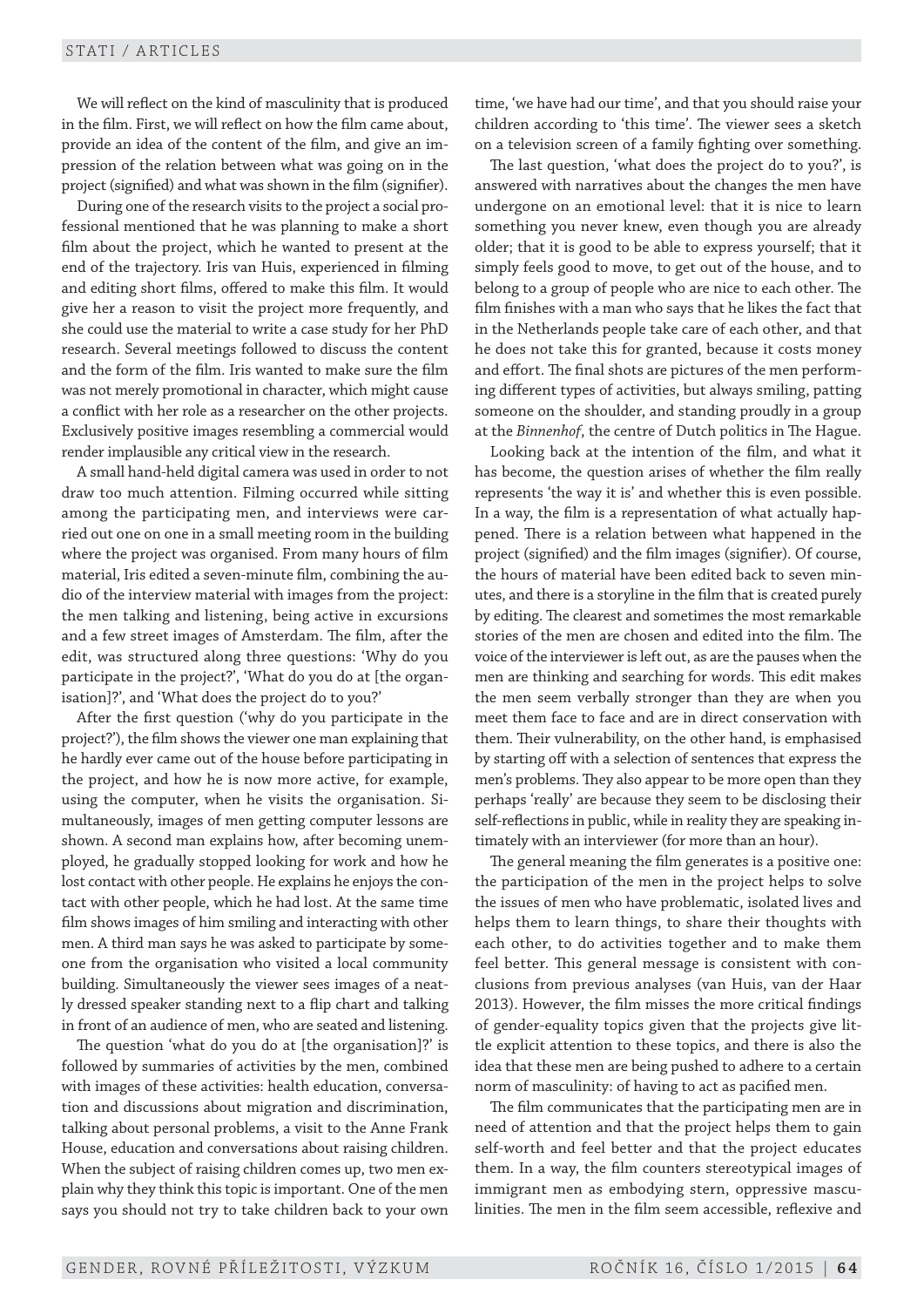willing to change and to learn in order to improve their lives and those of their families. The film therefore constructs and shows a positive transformative masculinity, as it presents the men in an appealing way, while at the same time it shows their vulnerable and reflexive sides.

## **Conclusion**

In this paper we have shown how social professionals make use of visuals and materiality to be able to work on gender identity and gender roles in semi-public interventions for marginalised men in the Netherlands. Visual materials, spaces and artefacts contribute to the reproduction and transformation of masculinity. Moreover, working with their target group, the social professionals created an ideal kind of masculinity to which they let these men relate.

The social professionals placed the men in *talking* spaces and *doing* spaces and confronted them with images and artefacts and thereby asserted a notion of gender difference while 'degendering' (Connell 2010: 233) practices and spaces that they see as feminine. The spaces, images and artefacts they used were often deliberately masculine (repair shops), or feminine (pink yoga mats; kitchens) and/or were presented as gender -neutral (pictures of men in childraising situations).

Asserting difference can be seen as a strategy that is used by the social professionals to overcome the (theoretical) lack of solidarity men feel with gender -equality issues (Connell 2010: 234), and it is intended as a way of connecting with the men and bringing them together and/or starting up a conversation about gender roles.

Another solution to this lack of solidarity, one proposed also by Connell, is: 'grounding masculinity politics outside pure gender politics, at the intersections of gender with other structures' (Connell 2010: 237). In accordance with this idea, we have seen that the goals of individual empowerment and participation offer an easier basis for the social professionals to connect with men than gender equality does. However, these other goals also create a distraction from the goal of gender equality and generate a 'front stage' – 'back stage' tension: the social professionals less openly framed their actions as gender -equality interventions when communicating with participants. In contrast to, for example, unemployment and discrimination, gender issues were often discussed amongst the social professionals but were only rarely discussed with the participants. We have shown that masculinity and gender -equality issues are primarily addressed with images and through the organisation of artefacts in (de)gendered spaces. The use of images, artefacts and spatial organisation made it possible for the social professionals to work on gender issues without giving them much explicit (verbal) attention.

In the process of trying to subtly address gender equality, visually and materially, as well as in verbal discourse, and in the combination of degendering with the assertion of gender difference, we can see that a pacified masculinity is being created. The creation of pacified masculinity takes place on the level of ideal masculinity: it concerns what professionals present as ideal masculine practices, based on their interactions with participants and on the directions of change they are seeking.4

Finally, we can see that pacified masculinity is negatively as well as positively connected to the goal of gender equality. On the negative side, the pacified masculinity the participants measured themselves against entails a reproduction of stereotypical male spaces and practices. Although this might be an effective way to connect with some men, it can also serve to exclude those men who are not attracted to these kinds of spaces and practices. Moreover, these stereotypical practices assert the difference between men and women, which could, though does not necessarily, produce inequality. That would depend on the ideals that women in these kinds of projects are presented with, and how the differences between projects for men and projects for women create different possibilities and constraints between sexes. Furthermore, in the projects, there is hardly any assessment of participants' attitudes and behaviour that show that the men do not already have a wider view of masculinity and that they do not adhere to gender equality. Therefore, confronting these men with this pacified masculinity could possibly have no effect or could create patronising situations.

On the other hand, pacified masculinity is positively connected to gender equality goals because it potentially creates less violent men, active and involved fathers, and men with less rigid ideas about what it means to be a man, which can be seen as a way of broadening gender roles and as beneficial for both sexes. The visuals, artefacts and spaces, furthermore, stimulate men to become more aware of their situation and to improve it. For that matter, the way in which these social professionals create a pacified masculinity could be interpreted not only as normalising pacifying efforts, but also as producing material-discursive environments that enable men to be active agents with regard to their masculinity.

#### **References**

- Atkin, A. 2013. 'Peirce's Theory of Signs.' [online]. In E. N. Zalta (ed.). *The Stanford Encyclopedia of Philosophy* (summer 2013 edition). [cit. 1. 4. 2014]. Available from: http://plato.stanford.edu/archives/sum2013/entries/ peirce -semiotics.
- Barthes, R. 1981. *Camera Lucida: Reflections on Photography*. (Trans. R. Howard). New York: Hill and Wang.
- Berg, M. van den, Duyvendak, J. W. 2012. 'Paternalizing Mothers: Feminist Repertoires in Contemporary Dutch Civilizing Offensives.' *Critical Social Policy*, Vol. 32, No. 4: 556–576, http://dx.doi.org/10.1111/j.1468–4446. 2010.01337.x.
- Bryman, A. 2004. *Social Research Methods.* Oxford: Oxford University Press.
- Charmaz, K. 2006. *Constructing Grounded Theory: A Practical Guide Through Qualitative Analysis.* London: Sage.
- Connell, R. W. 2005. 'Change among the Gatekeepers: Men, Masculinities, and Gender Equality in the Global